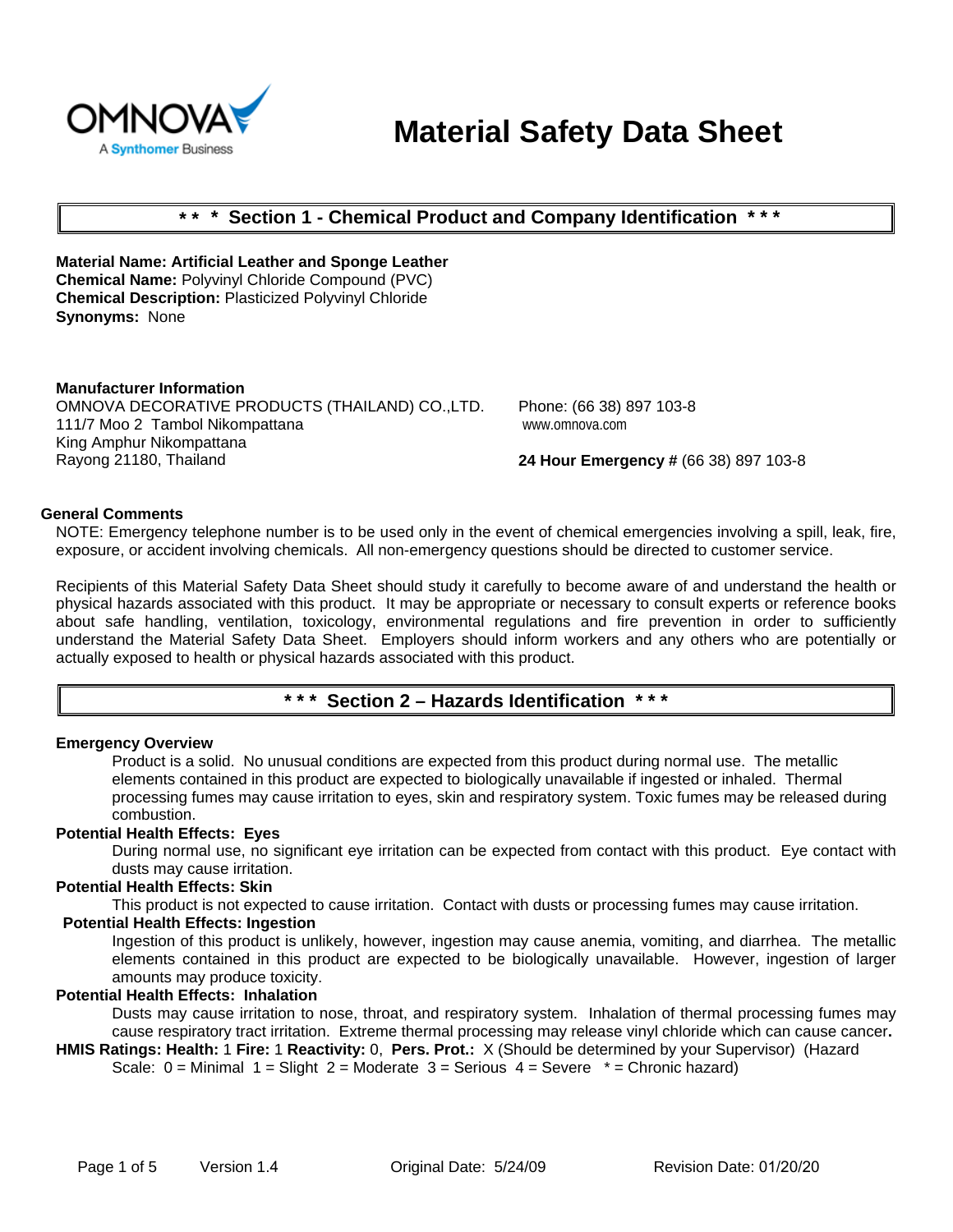# **\* \* \* Section 3 – Composition Information \* \* \***

| CAS#      | <b>Substance Identity</b> | Approx. Weight<br><b>Percent</b> |
|-----------|---------------------------|----------------------------------|
| 9002-86-2 | <b>PVC Compound</b>       | 80-90                            |
| N/A       | Cloth                     | $10 - 20$                        |

### **Component Information/Information on Non-Hazardous Components**

OMNOVA Solutions has determined that this product is not regulated under the U.S. Occupational Health and Safety Administration (OSHA) Hazard Communication Standard because these materials meet the 29CFR1910.1200(b)(6)(v) definition of an article: "a manufactured item other than a fluid particle: (i) which is formed to a specific shape or design during manufacture; (ii) which has end use function(s) dependent in whole or in part upon its shape or design during end use; and (iii) which under normal conditions of use does not release more than a very small quantities, e.g., minute or trace amounts, of a hazardous chemical (as determined by paragraph (d) of this section) and does not pose a physical hazard or health risk to employees."

# **\* \* \* Section 4 – First Aid Measures \* \* \***

## **First Aid: Eyes**

In case of contact with eyes, rinse immediately with plenty of water for 15 minutes and seek medical advice.

# **First Aid: Skin**

For skin contact, promptly wash with soap and water. Remove contaminated clothing, shoes, watchband, etc. If irritation persists, get medical attention.

#### **First Aid: Ingestion**

Never give anything by mouth to a victim who is unconscious or is having convulsions. If vomiting naturally occurs, have victim lean forward to reduce risk of aspiration. If the material is swallowed, get immediate medical attention or advice. Do not induce vomiting unless instructed to do so by medical personnel.

#### **First Aid: Inhalation**

If symptoms are experienced, remove source of contamination or move victim to fresh air. If the affected person is not breathing, apply artificial respiration.

# **First Aid: Notes to Physician**

Provide general supportive measures and treat symptoms.

# **\* \* \* Section 5 – Fire Fighting Measures \* \* \***

#### **Flash Point:** Not applicable

#### **General Fire Hazards**

This product is a solid material which will burn with a slow, smoldering flame upon heating to high temperatures. . **Hazardous Combustion Products**

Thermal degradation produces oxides of carbon.

#### **Extinguishing Media**

Water fog (preferred), dry chemical, foam, carbon dioxide.

#### **Fire Fighting Equipment/Instructions**

Firefighters should wear full protective gear. Firefighters should avoid inhaling any combustion products. Cool heated containers with water spray from a safe distance.

## **NFPA Ratings: Health:** 1, **Fire:** 1, **Reactivity:** 0

(Hazard Scale:  $0 =$  Minimal  $1 =$  Slight  $2 =$  Moderate  $3 =$  Serious  $4 =$  Severe)

# **\* \* \* Section 6 – Accidental Release Measures \* \* \***

#### **Containment Procedures**

Due to physical nature of this material, containment is not necessary.

#### **Clean-Up Procedures**

Reroll, sweep, shovel, or vacuum this material and put into container for disposal as a non-hazardous waste.

# **Evacuation Procedures**

Evacuation should not be necessary.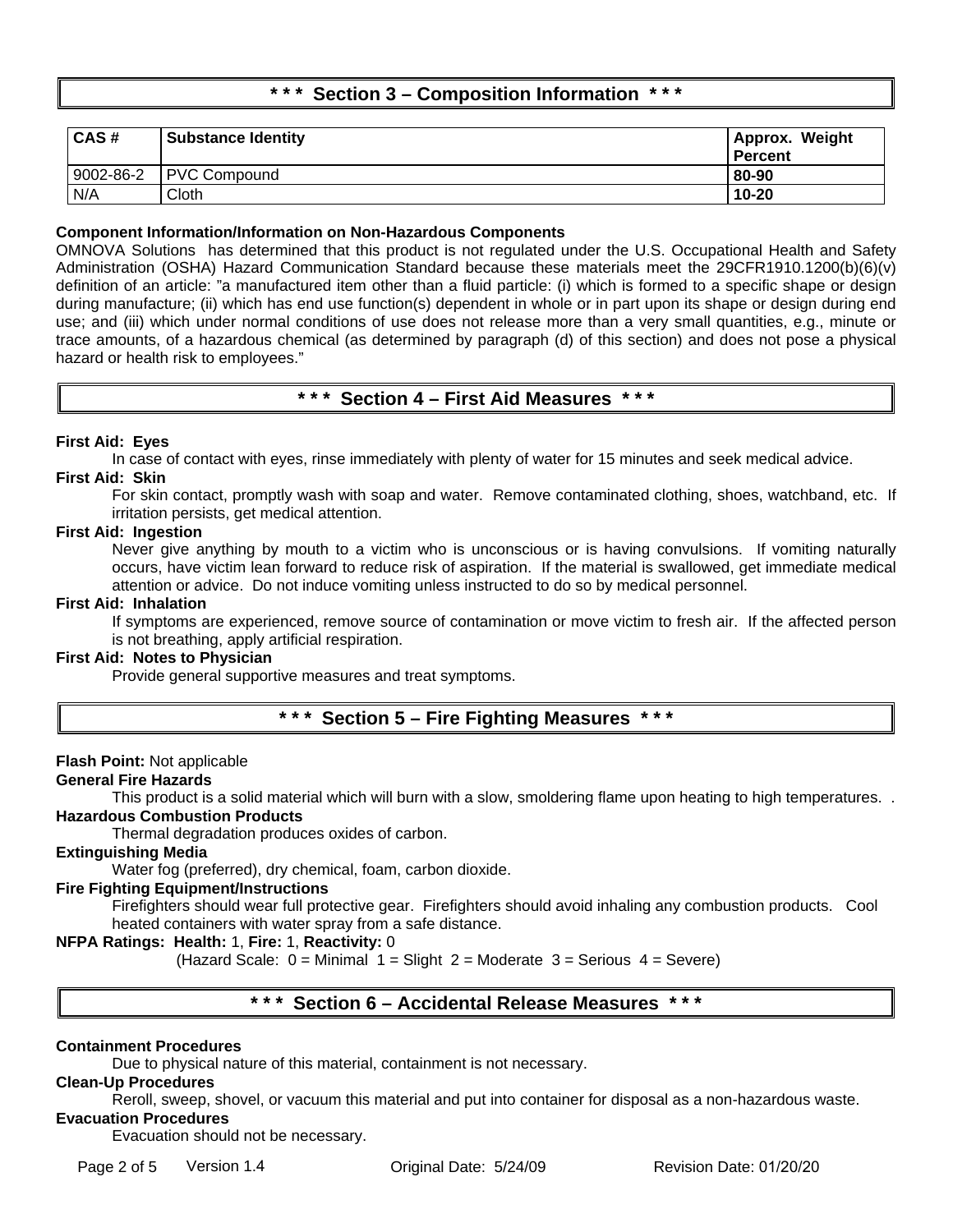# **\* \* \* Section 7 – Handling and Storage Information \* \* \***

# **Handling Procedures**

Avoid breathing dust. Avoid breathing fumes if this product is used at high temperatures. Use with adequate ventilation. Do not weld or smoke around product due to hazardous combustion products.

## **Storage Procedures**

# **Only for industrial use.**

Avoid very hot or cold storage for product quality.

# **\* \* \* Section 8 – Exposure Controls / Personal Protection \* \* \***

#### **Exposure Guidelines**

#### **PRODUCT INFORMATION**

No exposure limits established for the product.

#### **Engineering Controls**

Use general ventilation and use local exhaust, where possible, in confined or enclosed spaces. During thermal processing, use adequate ventilation to prevent the build up of dusts, or processing fumes. .

## **PERSONAL PROTECTIVE EQUIPMENT**

## **Personal Protective Equipment: Eyes/Face**

Wear safety glasses during processing.

## **Personal Protective Equipment: Skin**

Wear impervious gloves for prolonged contact.

#### **Personal Protective Equipment: Respiratory**

If ventilation is not sufficient to effectively remove vapors or mists, appropriate NIOSH approved respiratory protection must be provided.

## **\* \* \* Section 9 - Physical & Chemical Properties \* \* \***

|                                         | Appearance: Various colors of vinyl |                                      | <b>Odor:</b> slight vinyl odor     |
|-----------------------------------------|-------------------------------------|--------------------------------------|------------------------------------|
|                                         | products                            |                                      |                                    |
| <b>Physical State: Solid</b>            |                                     |                                      | <b>pH:</b> Not applicable          |
| Vapor Pressure: Not determined          |                                     | Vapor Density: Not applicable        |                                    |
| <b>Boiling Point:</b> Not applicable    |                                     | <b>Melting Point:</b> Not applicable |                                    |
| Solubility (H2O): Insoluble             |                                     | Specific Gravity: 1.2-1.7            |                                    |
| <b>Evaporation Rate:</b> Not applicable |                                     |                                      | <b>Flash Point:</b> Not applicable |
|                                         |                                     |                                      |                                    |

# **\* \* \* Section 10 – Chemical Stability & Reactivity Information \* \* \***

#### **Chemical Stability**

Stable under normal conditions.

#### **Chemical Stability: Conditions to Avoid**

Extended exposure to elevated temperatures will cause degradation of PVC. Exposure to temperatures above 350° F is not recommended for any period of time.

#### **Incompatibility**

Soluble in THF and Ketones.

#### **Hazardous Decomposition**

Hydrogen chloride, Carbon Dioxide, Carbon Monoxide

#### **Hazardous Polymerization**

Hazardous polymerization will not occur.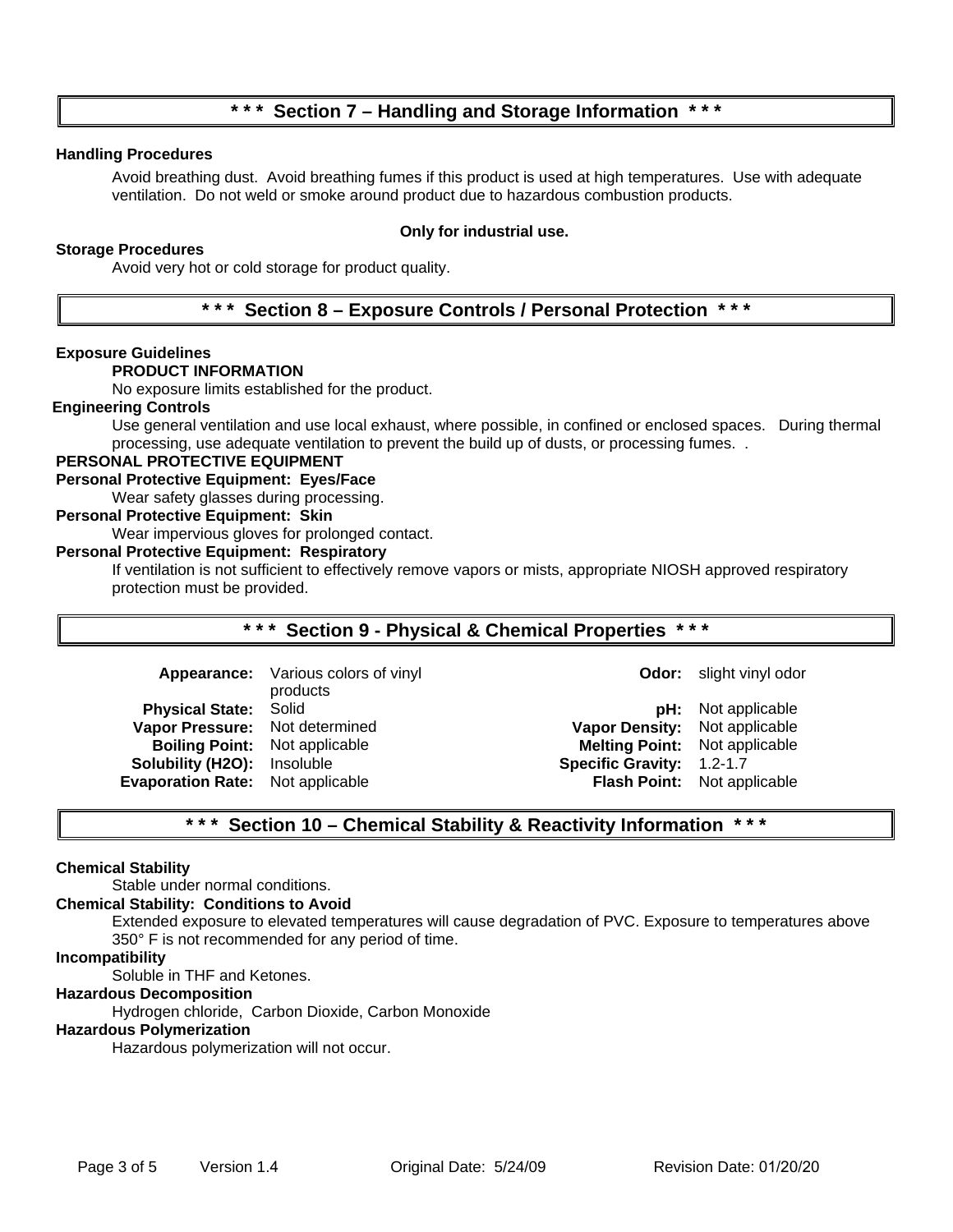# **\* \* \* Section 11 – Toxicological Information \* \* \***

#### **Acute Toxicity**

**General Product Information**

No data is available for this product.

# **Carcinogenicity**

## **General Product Information**

No carcinogenicity data available for this product.

#### **Epidemiology**

No data available for this product.

# **Neurotoxicity**

No data available for product.

## **Mutagenicity**

No data available for this product.

#### **Teratogenicity**

No data available for this product.

#### **Other Toxicological Information**

None available.

**\* \* \* Section 12 – Ecological Information \* \* \***

#### **Ecotoxicity**

# No data available for this product.

#### **Environmental Fate**

No data available for this product.

# **\* \* \* Section 13 - Disposal Considerations \* \* \***

#### **US EPA Waste Number & Descriptions**

User must test waste using methods described in 40 CFR Part 261 to determine if it meets applicable definitions of a hazardous waste.

#### **Disposal Instructions**

Dispose of waste material according to Local, State, Federal, and Provincial Environmental Regulations.

# **\* \* \* Section 14 – Transportation Information \* \* \***

#### **US DOT Information**

**Shipping Name:** Not DOT Regulated **Hazard Class:** Not classified **UN/NA #:** Not classified **Packing Group:** Not classified **Required Label(s):** None **Additional Info.:** None

## **International Transportation Regulations**

Not regulated as dangerous goods.

# **\* \* \* Section 15 – Regulatory Information \* \* \***

#### **US Federal Regulations General Product Information**

All of the ingredients of this product are listed on, or are exempted from listing on the U.S. EPA **(**TSCA) Inventory of Chemical Substances.